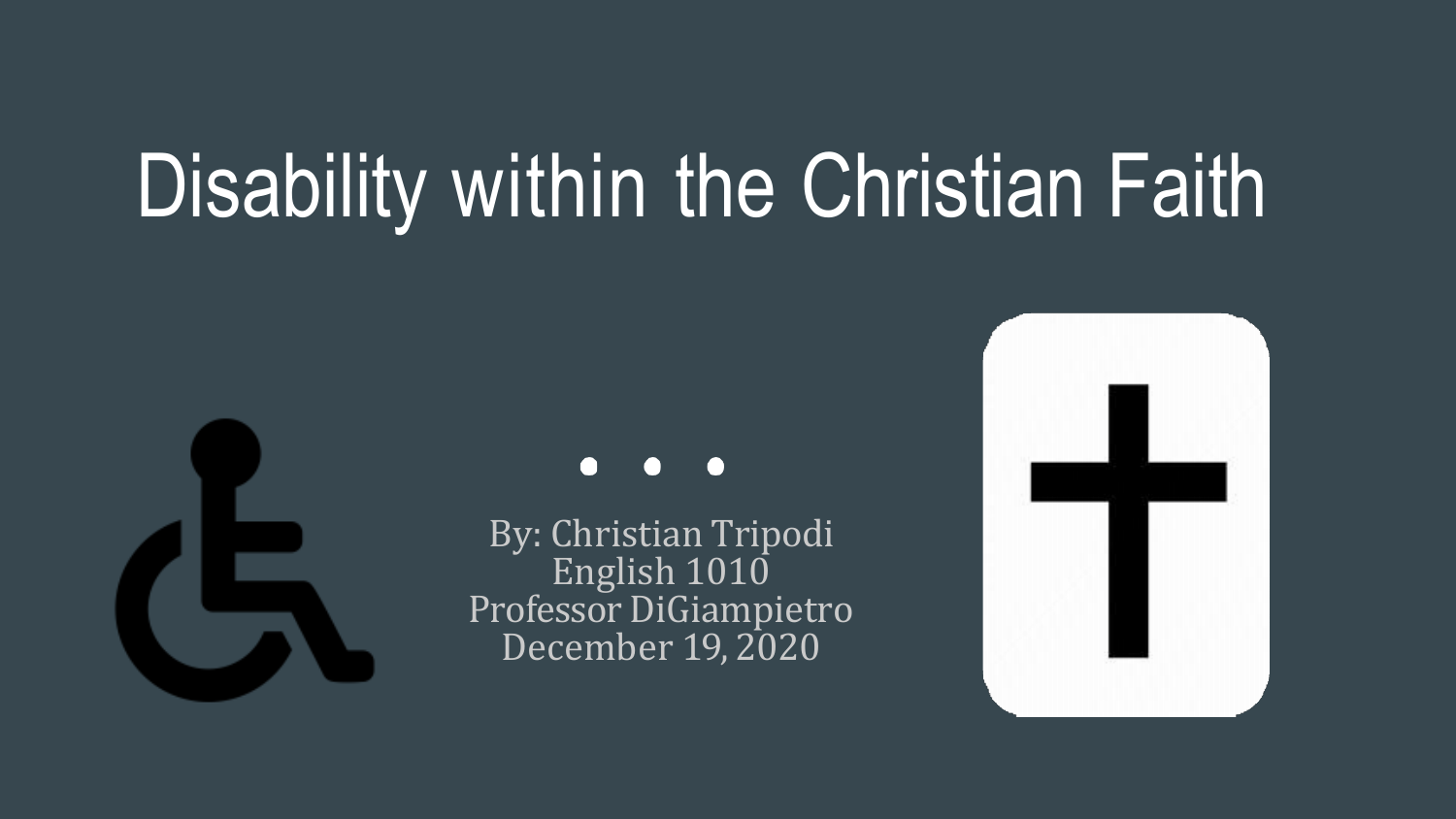#### What exactly is a Disability and what is the Christian Faith?

A disability is any condition of the body or mind (impairment) that makes it more difficult for the person with the condition to do certain activities (activity limitation) and interact with the world around them (participation restrictions).



The Christian faith centers on beliefs regarding the birth, life, death and resurrection of Jesus Christ. While it started with a small group of adherents, many historians regard the spread and adoption of Christianity throughout the world as one of the most successful spiritual missions in human history.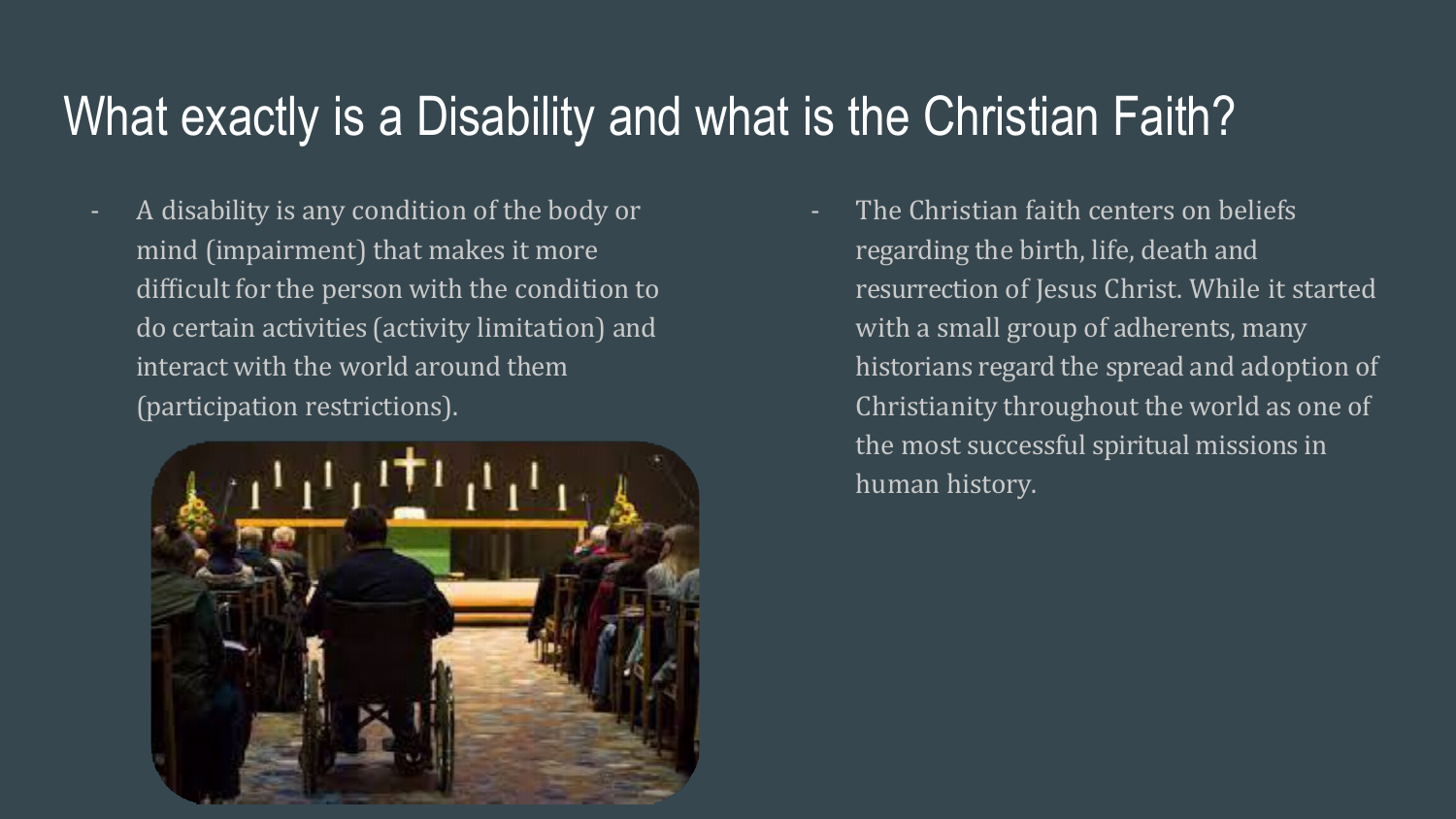### Question #1: Why would God, who Christians believe in, allow people to have Disabilities?

- A disability is not God's punishment, but a result of living in a fallen world. While some disabilities can come through poor choices of our parents or ourselves, such as substance abuse or recklessness, others simply develop from our genetic makeup. Ultimately, we are all disabled in some way or another from the way God created us to be.

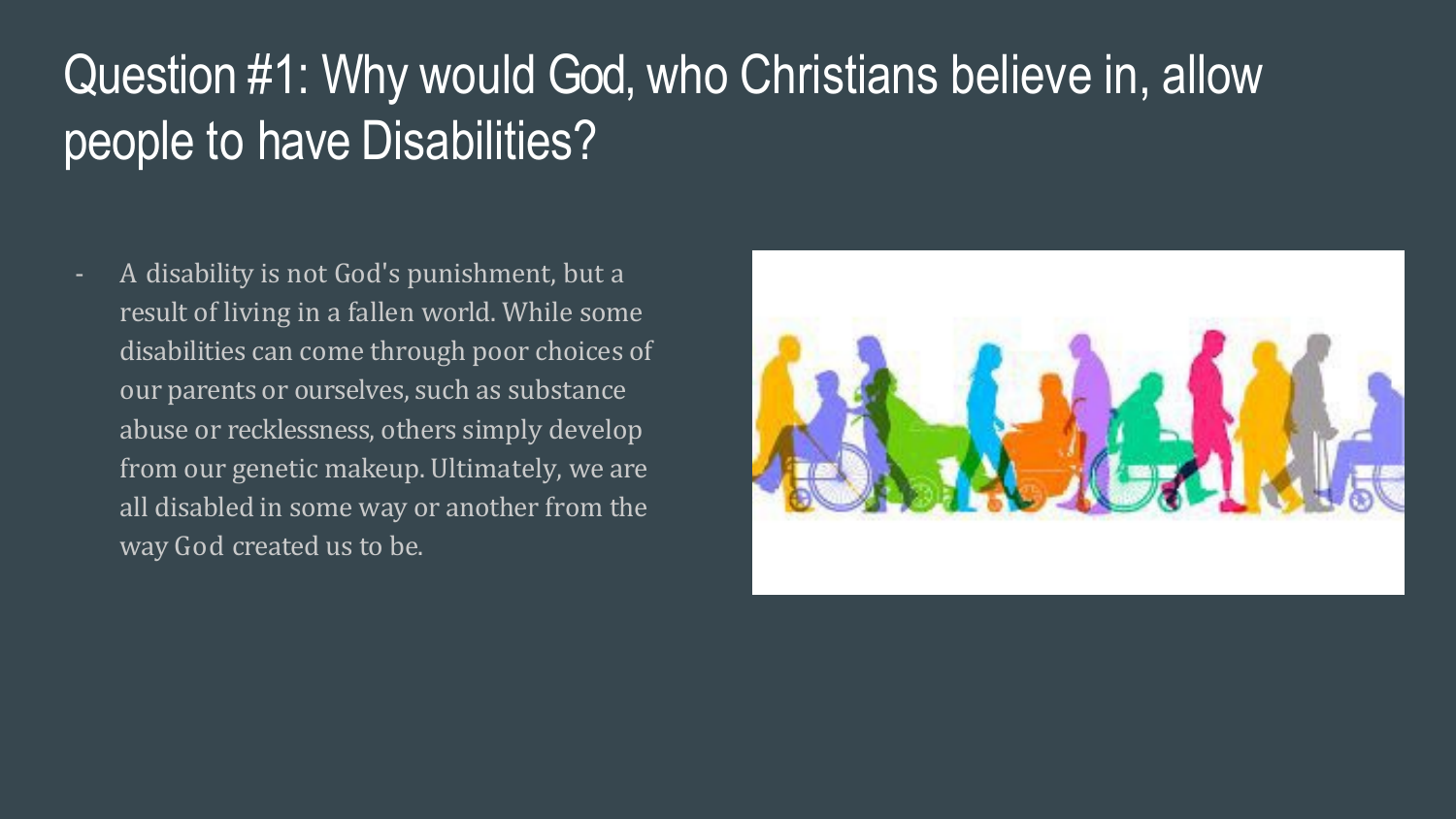### Question #2: How are Disabled People Treated in the Christian Faith?

- Some Christians feel that their faith means they have a duty to care for those with disabilities. As well as this, the Archbishop of Canterbury, Justin Welby, has called for the church to become more accepting of those with disabilities.
- Christians with disabilities also report feeling unwelcome when attending church. Many families of children with disabilities in the USA report feeling excluded from Church services because of the attitudes of other members of the congregation.

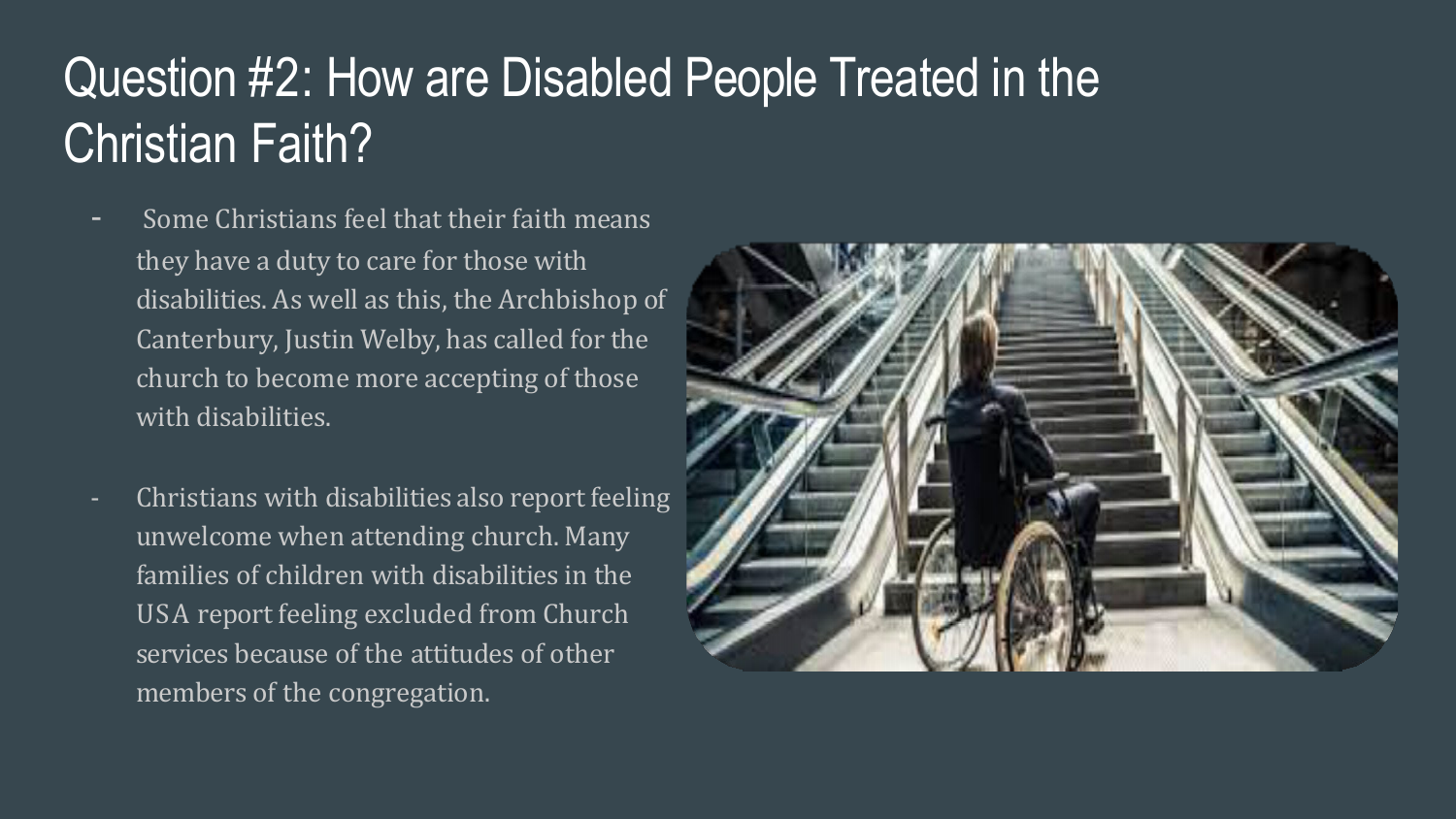#### Question #3: What kind of accessibility does the Christian Church offer to the Disabled?

- The Americans with Disabilities Act (ADA) prohibits discrimination against people with disabilities in several areas, including employment, transportation, public accommodations, communications and access to state and local government' programs and services.
- The ADA does not apply to religious organizations and entities controlled by religious organizations. Thus, under the act, churches do not have to be handicapped accessible. (However, nonreligious entities that conduct their activities in church facilities may be subject to the act.) Although the ADA does not apply to churches, some churches have adopted the act's accessibility standards for public accommodations.

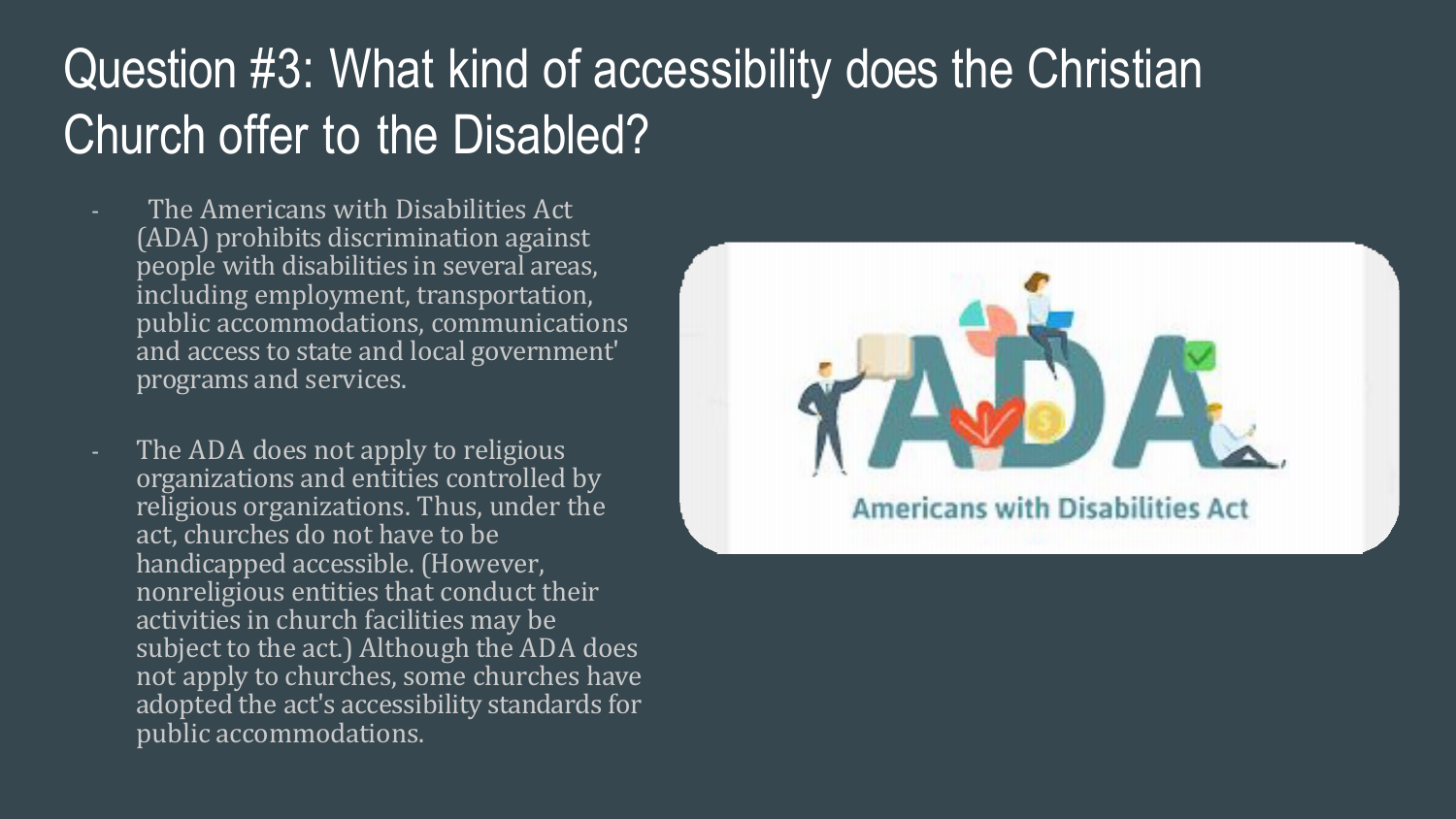#### Question #4: What Programs does the Christian Church offer the Disbaled for Inclusion?

- In 1966, Catholic Charities Disability Services & Ministries formally joined together to offer opportunities and resources to live life to their potential and to participate fully in Church and society. We provide a variety of educational, social and recreational programs, as well as spiritual, pastoral, sacramental and catechetical services for persons of all ages and abilities. Special events are also celebrated throughout the year, such as the annual Walk of Hope in October and the Journey to Bethlehem Mass in December. This is an example of a church outreach program towards the disabled.

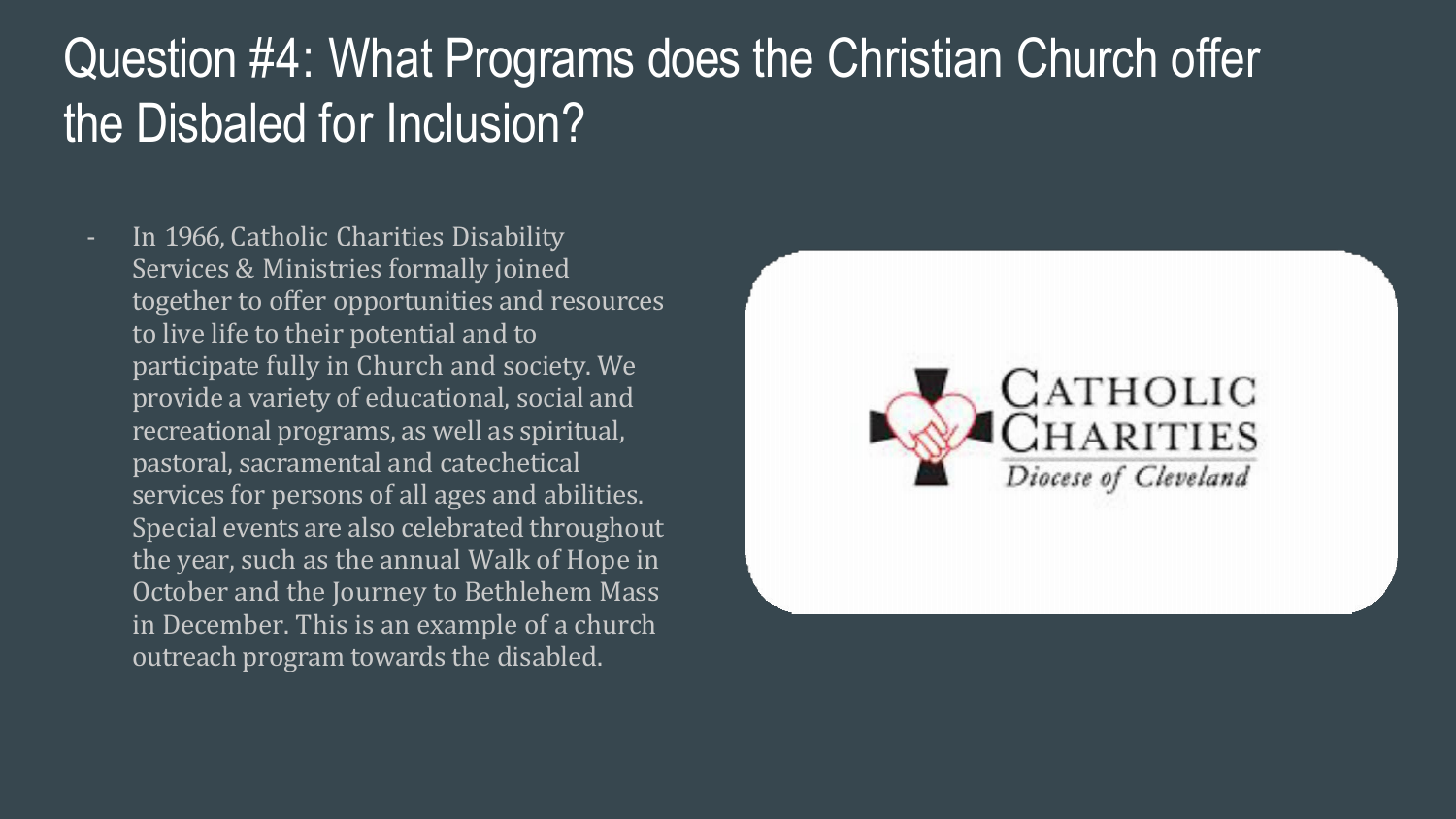#### Recap

To conclude, the Christian Church believes that due to the fallen world we live in, there will be disablesd people. Some disabled feel unwelcome but the church is doing what they can through outreach programs and different things to make the disabled feel like they belong. Most of all it is our job, whether Christian or not, is to help the disabled feel equal to the of the world.

## **DISABILITY** & FAITH